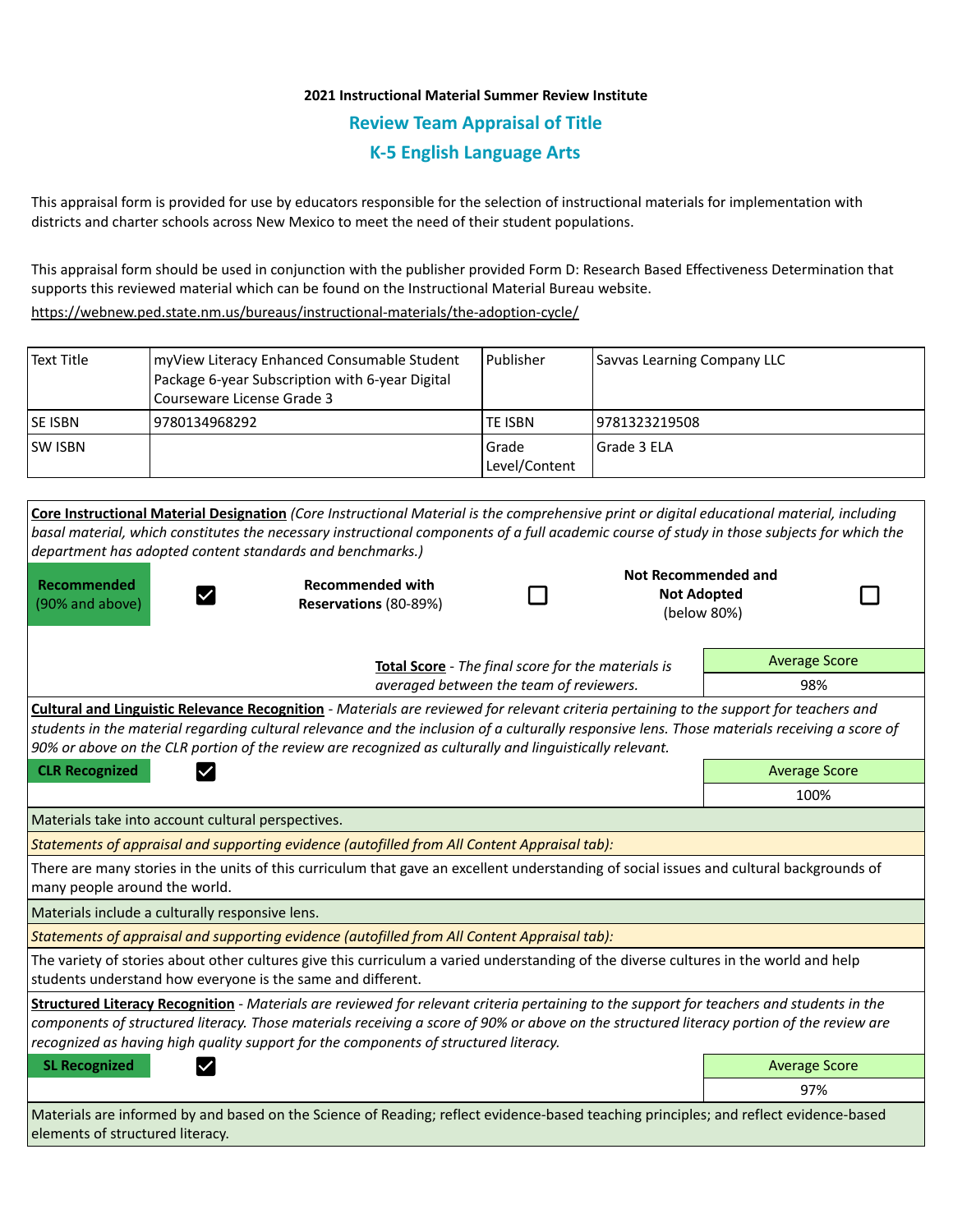*Statements of appraisal and supporting evidence (autofilled from Structured Literacy/ELA Content Appraisal tab):* 

The Reading Routines Companion component of this curriculum is for building routines for students' reading and language acquisition. It is based on the science of reading and is a supplement to this curriculum to support teachers and students.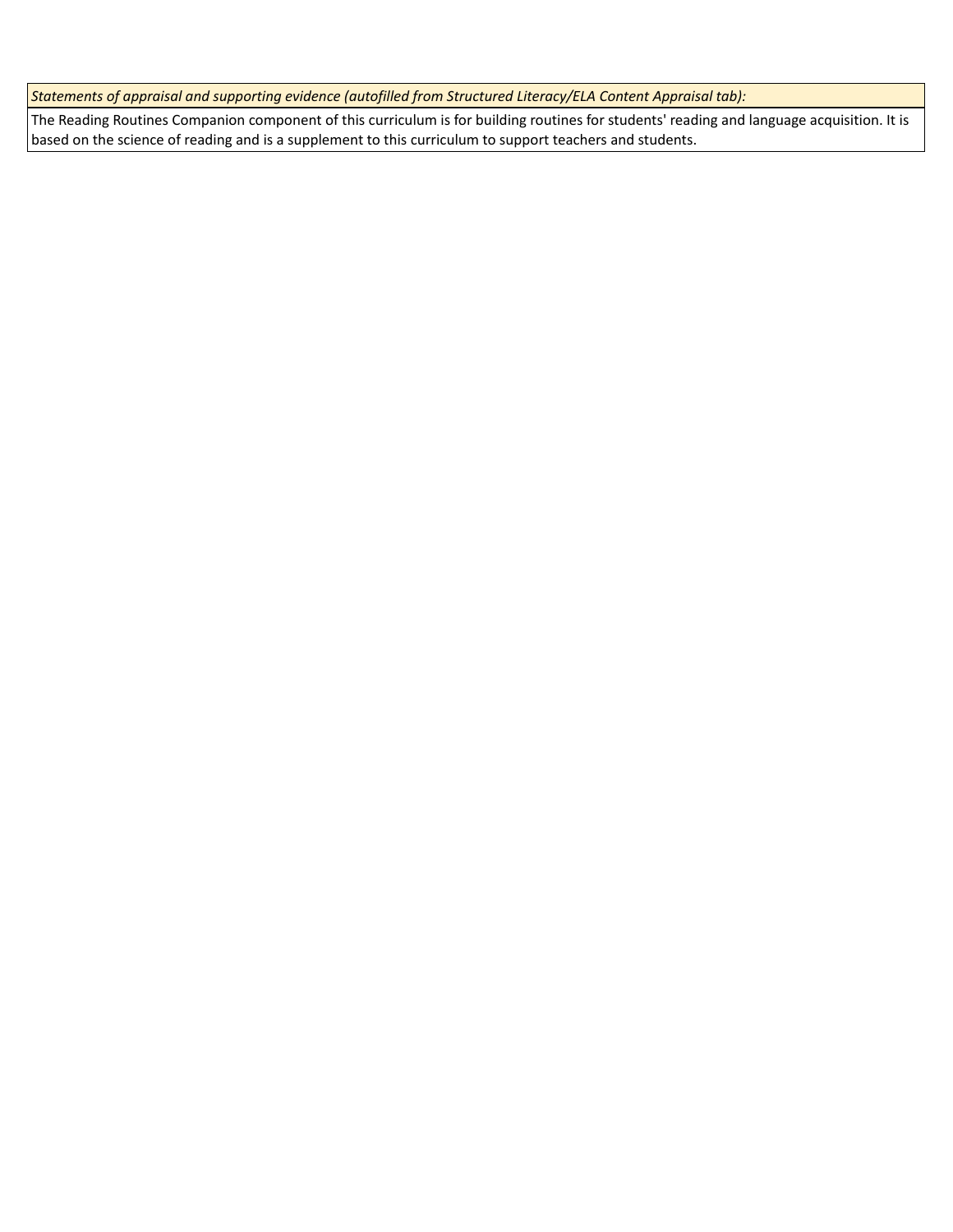**Standards Review** *- Materials are reviewed for alignment with the state adopted content standards, benchmarks and performance standards.*

Average Score

97%

Materials align with grade level ELA standards overall.

*Statements of appraisal and supporting evidence:* 

The 3rd grade Savvas ELA curriculum aligns with the ELA standards for New Mexico public schools. It supports all components of reading, writing, and grammar. Each of the units has a weekly overview that aligns the standards to the lessons and progresses throughout the unit.

Materials align to reading standards.

*Statements of appraisal and supporting evidence:* 

The materials align with 3rd grade ELA reading standards and use a variety of texts such as informational, poetry, and historical fiction to teach the components of reading.

Materials align to writing standards.

*Statements of appraisal and supporting evidence:* 

The materials align with 3rd grade writing standards and use a variety of ideas and practice such as finding resources and writing narratives and opinion pieces.

Materials align to speaking and listening standards.

*Statements of appraisal and supporting evidence:* 

The students practice listening comprehension while the teacher reads aloud and models strategies such as using context clues, understanding the text, and finding the main idea and details. At the end of each unit, students do a project-based learning activity where they collaborate and present their final project.

Materials align to language standards.

*Statements of appraisal and supporting evidence:* 

Each unit has a separate grammar and usage portion that allows students to practice academic vocabulary, parts of speech, and syllabication of words.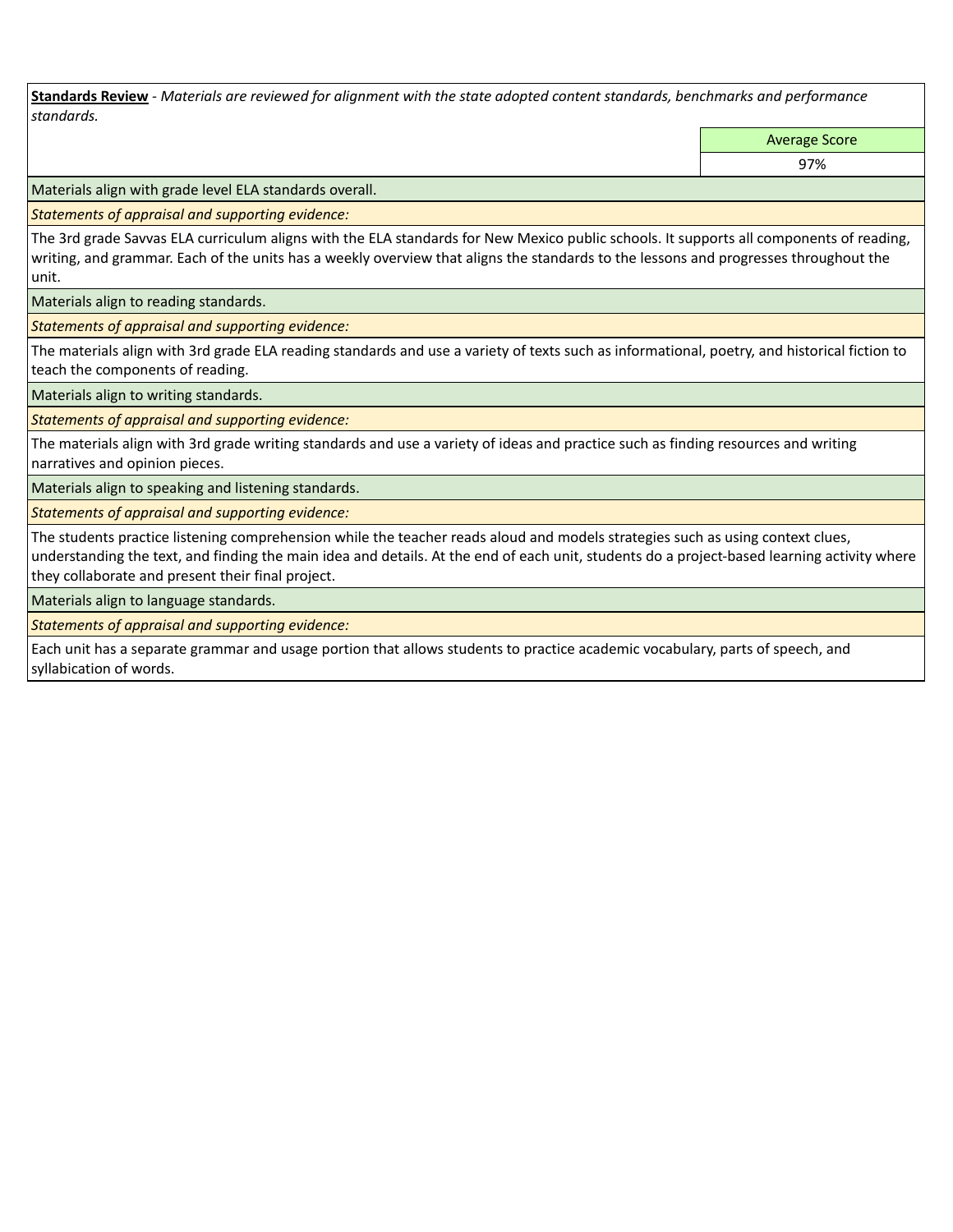**Structured Literacy Review** *- Materials are reviewed for relevant criteria pertaining to the support for teachers and students in the components of structured literacy.*

Average Score

97%

Materials are informed by and based on the Science of Reading; reflect evidence-based teaching principles; and reflect evidence-based elements of structured literacy.

*Statements of appraisal and supporting evidence:*

The Reading Routines Companion component of this curriculum is for building routines for students' reading and language acquisition. It is based on the science of reading and is a supplement to this curriculum to support teachers and students.

**ELA Content Review** *- Materials are reviewed for relevant criteria pertaining to the support for teachers and students in the specific content area reviewed.*

Average Score

99%

Materials provide sequential, cumulative instruction and practice opportunities for a full range of foundational skills.

*Statements of appraisal and supporting evidence:* 

Each unit has a skills overview page in the TE that shows the progression of the unit for the six weeks and how students are building on previous skills. Each unit also has a reading comprehension, writing, and grammar section that builds on the text that the students have been studying and the ELA components that are being taught in the units.

Materials provide a selection and range of high-quality texts worthy of students' time and attention, exhibiting exceptional craft and thought and/or providing useful information.

*Statements of appraisal and supporting evidence:* 

The text has a variety of genres for the students to read; they are engaging so students are interested in the material. Each story has one or more reading strategy to practice or focus on to build understanding, connection, main idea, theme, etc. throughout each unit.

Questions in the materials are high-quality text-dependent and text-specific questions. The overwhelming majority of these questions are text-specific and draw student attention to the particulars in the text.

*Statements of appraisal and supporting evidence:* 

The students are guided during the shared reading and cold reading to use the annotations in the margins of the story. Students can highlight or underline details or descriptions to aid with understanding the theme, the characters, vocabulary, to find main idea and supporting details, infer, and identify text structure/features.

Materials provide scaffolding and supports to enable students' learning of English language arts.

*Statements of appraisal and supporting evidence:* 

Each unit has specific ELL supports or access strategies making the material easier to understand; each lesson is built on the previous lessons.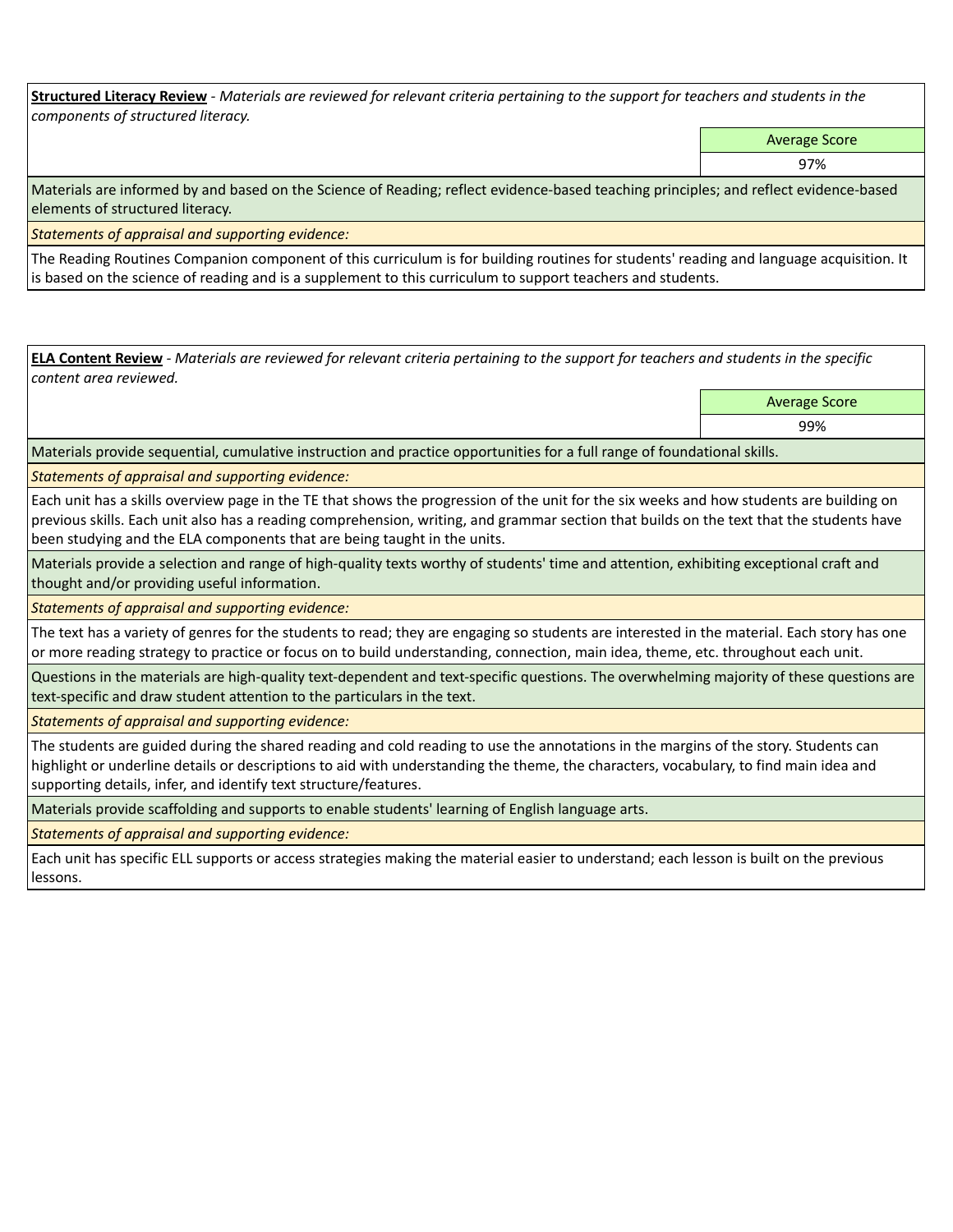**All Content Review** *- Materials are reviewed for relevant criteria pertaining to the support for teachers and students in the material regarding the progression of the standards, lesson structure, pacing, assessment, individual learners and cultural relevance.*

Average Score

98%

Materials are coherent and consistent with the standards that all students should study in order to be college and career ready.

*Statements of appraisal and supporting evidence:*

Each unit has a final project-based learning assignment using numerous tools of technology. Students do research collaboratively online and with print resources; develop a project together; post the project online; and use technology to present their final project to the class. Working in partnerships and using technology helps prepare students for college and future career paths.

Materials are well designed and take into account effective lesson structure and pacing.

*Statements of appraisal and supporting evidence:*

Each unit has a suggested weekly plan with approximate suggested times for each activity. The TE has a page for each unit that gives ideas for strategic grouping; intervention activities; fluency practice; conferring; using leveled readers for students at, above and below grade level; independent reading activities; centers; and literacy activities.

Materials support teacher planning, learning, and understanding of the standards.

*Statements of appraisal and supporting evidence:*

The unit weeks are laid out by the week in the unit skills overview pages, listing the genre and the reading, writing, and grammar lessons included in each unit for the teacher to build lesson plans.

Materials offer teachers resources and tools to collect ongoing data about student progress on the standards.

*Statements of appraisal and supporting evidence:*

In the digital portion of this curriculum, there is access to formative and summative assessments as well as progress monitoring and BOY, MOY, and EOY assessments to monitor student growth.

Materials support effective use of technology to enhance student learning.

*Statements of appraisal and supporting evidence:*

Using the digital portion of this curriculum, the teacher has the ability to assign testing, leveled readers, audio text, interactive media, distance learning support, games, ELA videos, and project-based learning activities using a Spanish or English access for students needing more challenging or intervention access.

Materials can be easily customized for individual learners.

*Statements of appraisal and supporting evidence:* 

Each lesson has a text complexity component in the TE that gives ideas to help support ELLs, students who need intervention and students that are on level or advanced in their learning.

Materials give all students extensive opportunities and support to explore key concepts.

*Statements of appraisal and supporting evidence:*

Each lesson has a least two readings of the story with the strategy practice in the margins and then practice and support using writing, grammar, and text comprehension.

Materials take into account cultural perspectives.

*Statements of appraisal and supporting evidence:*

There are many stories in the units of this curriculum that gave an excellent understanding of social issues and cultural backgrounds of many people around the world.

Materials include a culturally responsive lens.

*Statements of appraisal and supporting evidence:*

The variety of stories about other cultures give this curriculum a varied understanding of the diverse cultures in the world and help students understand how everyone is the same and different.